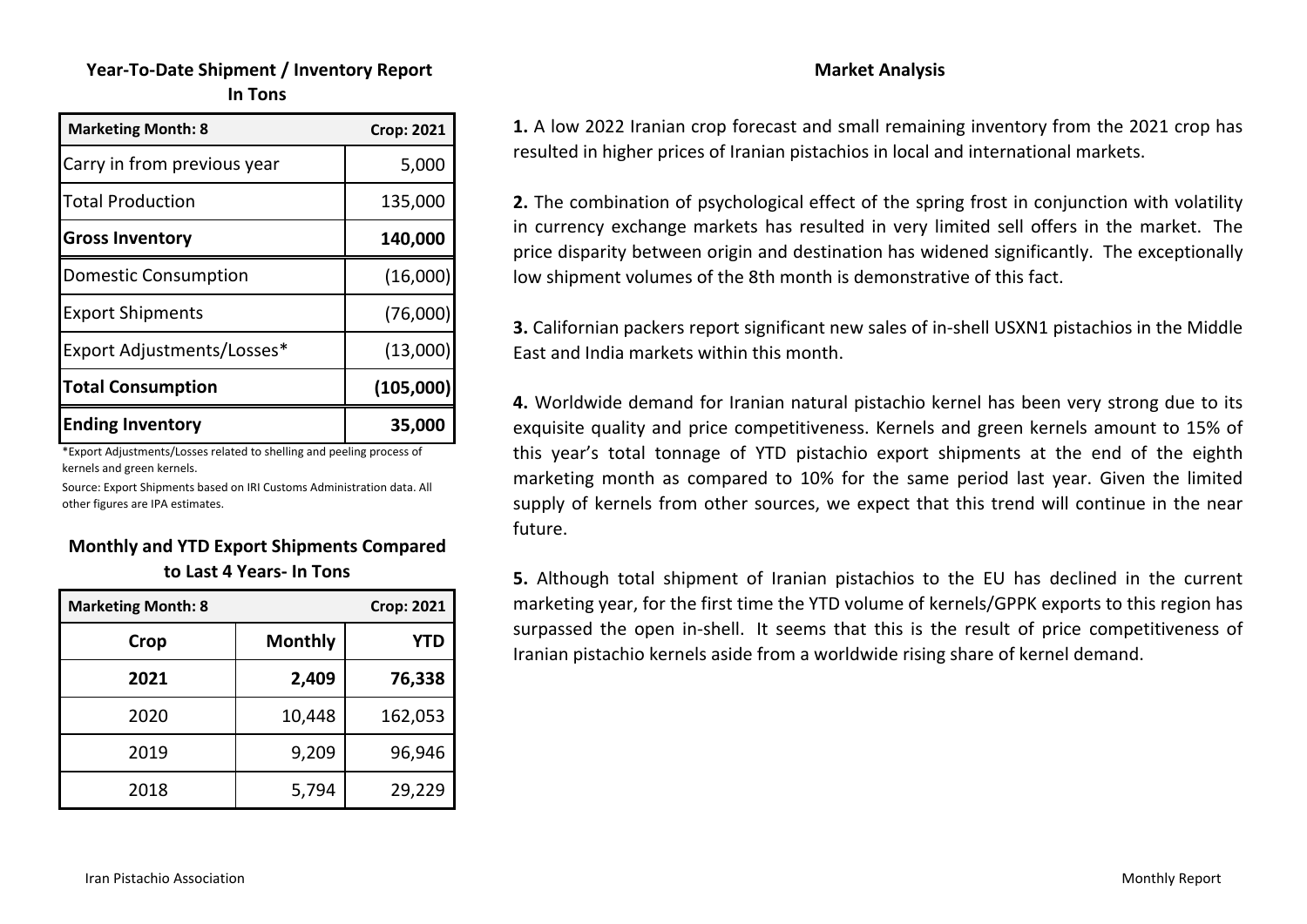| <b>Marketing Month: 8</b><br><b>Crop: 2021</b> |                          |               |                          |                     |                |            |                          |              |                          |                          |                |            |
|------------------------------------------------|--------------------------|---------------|--------------------------|---------------------|----------------|------------|--------------------------|--------------|--------------------------|--------------------------|----------------|------------|
| Product                                        |                          | Open In-Shell |                          | <b>Closed Shell</b> | Kernel         |            | GPPK & Split K.          |              | <b>Others</b>            |                          | <b>Total</b>   |            |
| <b>Destination</b>                             | Monthly                  | <b>YTD</b>    | Monthly                  | <b>YTD</b>          | Monthly        | <b>YTD</b> | Monthly                  | <b>YTD</b>   | Monthly                  | <b>YTD</b>               | <b>Monthly</b> | <b>YTD</b> |
| Far East                                       | 73                       | 14,332        | $\overline{\phantom{a}}$ | 5,026               | 4              | 156        | 10                       | 27           | $\overline{\phantom{a}}$ | 1                        | 87             | 19,542     |
| <b>CIS</b>                                     | 471                      | 13,919        | $\overline{\phantom{0}}$ |                     | 1              | 152        | 15                       | 27           |                          | 203                      | 487            | 14,301     |
| <b>Indian Subcontinent</b>                     | 229                      | 10,284        | $\overline{\phantom{0}}$ |                     | 188            | 1,960      | 21                       | 21           | $\overline{\phantom{a}}$ | 213                      | 438            | 12,478     |
| <b>Re-Export Markets</b>                       | 470                      | 5,863         | $\overline{\phantom{0}}$ | 1,030               | 107            | 2,306      | 105                      | 275          | $\overline{\phantom{a}}$ | 37                       | 682            | 9,512      |
| <b>EU15</b>                                    | 156                      | 4,111         | $\overline{\phantom{a}}$ | 1,150               | 55             | 3,137      | 82                       | 955          |                          | 10                       | 293            | 9,362      |
| <b>Middle East</b>                             | 289                      | 6,688         | $\overline{\phantom{a}}$ | 32                  | 51             | 1,943      | 36                       | 85           |                          | 89                       | 376            | 8,837      |
| <b>Other Europe</b>                            | 14                       | 1,118         | $\overline{\phantom{0}}$ |                     |                | 72         |                          | $\mathbf{2}$ |                          | 48                       | 14             | 1,239      |
| <b>North America</b>                           | $\overline{\phantom{a}}$ | 316           | $\overline{\phantom{0}}$ |                     | 20             | 230        | $\overline{\phantom{0}}$ | 3            | $\overline{\phantom{0}}$ | 41                       | 20             | 590        |
| North Africa                                   | $\overline{\phantom{a}}$ | 212           | $\overline{\phantom{0}}$ |                     | $\overline{a}$ | 16         |                          |              | $\overline{\phantom{a}}$ | $\overline{\phantom{a}}$ | $\blacksquare$ | 228        |
| South America                                  | 3                        | 72            | $\overline{\phantom{0}}$ |                     | 6              | 84         | $\overline{\phantom{0}}$ |              | $\overline{\phantom{a}}$ |                          | 9              | 156        |
| Other                                          | $\overline{2}$           | 56            | $\overline{\phantom{0}}$ |                     |                | 37         |                          | $\mathbf{2}$ | $\overline{\phantom{a}}$ | 0                        | $\overline{2}$ | 95         |
| <b>Total</b>                                   | 1,706                    | 56,970        | $\overline{\phantom{0}}$ | 7,238               | 432            | 10,091     | 270                      | 1,398        |                          | 642                      | 2,409          | 76,338     |

Compiled by: IPA based on IRI Customs Administration raw data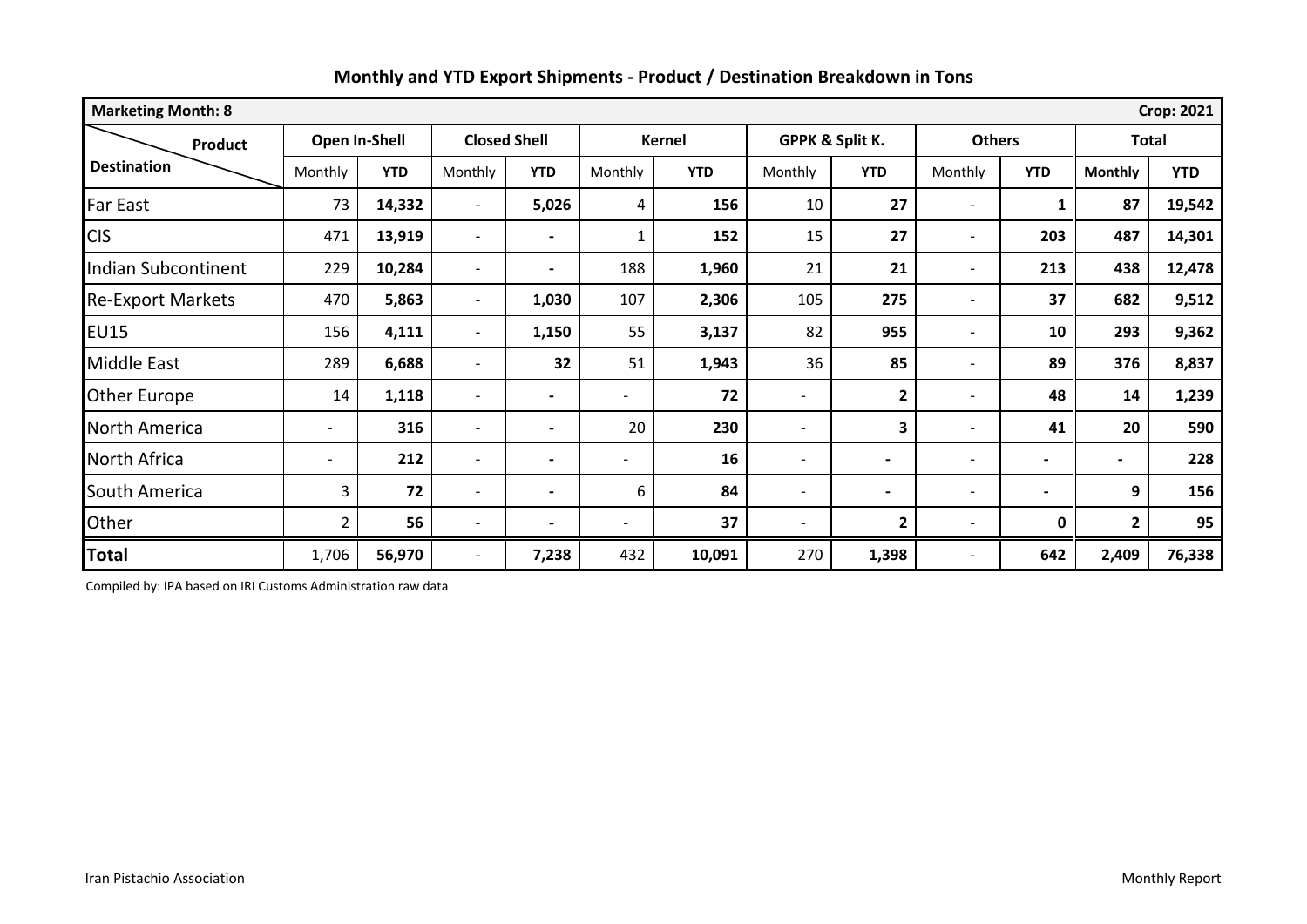| <b>Marketing Month: 8</b><br><b>Crop: 2021</b> |                          |                          |                              |                              |                          |                          |                          |                          |                          |                          |                          |                          |
|------------------------------------------------|--------------------------|--------------------------|------------------------------|------------------------------|--------------------------|--------------------------|--------------------------|--------------------------|--------------------------|--------------------------|--------------------------|--------------------------|
| <b>Product</b>                                 |                          | Open In-Shell            | <b>Closed Shell</b>          |                              |                          | <b>Kernel</b>            |                          | GPPK & Split K.          | <b>Others</b>            |                          | <b>Total</b>             |                          |
| Country                                        | Monthly                  | <b>YTD</b>               | Monthly                      | <b>YTD</b>                   | Monthly                  | <b>YTD</b>               | Monthly                  | <b>YTD</b>               | Monthly                  | <b>YTD</b>               | <b>Monthly</b>           | <b>YTD</b>               |
|                                                |                          |                          |                              |                              |                          |                          |                          |                          |                          |                          |                          |                          |
| <b>Far East</b>                                |                          |                          |                              |                              |                          |                          |                          |                          |                          |                          |                          |                          |
| China                                          | 50                       | 13,735                   | $\overline{\phantom{a}}$     | 5,026                        | $\mathbf{1}$             | 55                       | 10                       | 18                       | $\overline{\phantom{a}}$ | $\mathbf{1}$             | 61                       | 18,835                   |
| <b>Hong Kong</b>                               |                          | 0                        | $\overline{\phantom{a}}$     | $\blacksquare$               |                          | 5                        | -                        | 5                        | $\overline{\phantom{a}}$ |                          |                          | 10                       |
| Indonesia                                      |                          | $\overline{\phantom{a}}$ | -                            | $\blacksquare$               | -                        | 6                        | $\overline{\phantom{0}}$ | $\overline{\phantom{0}}$ | $\overline{\phantom{a}}$ | $\blacksquare$           |                          | 6                        |
| Japan                                          |                          | $\mathbf{0}$             | $\overline{\phantom{0}}$     | $\qquad \qquad \blacksquare$ | 2                        | 41                       | $\overline{\phantom{0}}$ | 4                        | $\overline{\phantom{a}}$ | $\blacksquare$           | $\overline{2}$           | 45                       |
| Korea                                          |                          | 1                        | $\overline{\phantom{0}}$     | $\overline{\phantom{0}}$     | -                        | 7                        | $\blacksquare$           | $\blacksquare$           | $\overline{\phantom{a}}$ | $\blacksquare$           |                          | 8                        |
| Macao                                          |                          | $\blacksquare$           | $\overline{\phantom{a}}$     | $\overline{\phantom{0}}$     | $\overline{\phantom{a}}$ | $\overline{\phantom{0}}$ | $\overline{\phantom{a}}$ | $\blacksquare$           | $\overline{\phantom{a}}$ | $\blacksquare$           | $\overline{\phantom{0}}$ | $\overline{\phantom{a}}$ |
| Malaysia                                       | 13                       | 142                      | $\qquad \qquad \blacksquare$ | $\qquad \qquad \blacksquare$ | $\overline{\phantom{a}}$ | 12                       | $\overline{\phantom{0}}$ | $\blacksquare$           | $\overline{\phantom{a}}$ | $\blacksquare$           | 13                       | 154                      |
| Philippines                                    |                          | $\blacksquare$           | $\overline{\phantom{0}}$     | $\blacksquare$               | $\overline{a}$           | Ξ.                       | -                        | $\overline{\phantom{0}}$ | $\overline{\phantom{a}}$ | $\overline{\phantom{0}}$ |                          | $\blacksquare$           |
| Singapore                                      | 10                       | 253                      | -                            |                              | $\mathbf{1}$             | 21                       |                          | $\overline{\phantom{0}}$ | $\overline{\phantom{0}}$ | $\overline{\phantom{0}}$ | 11                       | 274                      |
| Taiwan                                         |                          | 200                      | $\overline{\phantom{0}}$     | $\blacksquare$               | $\overline{\phantom{0}}$ | 0                        | 0                        | $\mathbf{1}$             | $\overline{\phantom{a}}$ | $\blacksquare$           | $\Omega$                 | 201                      |
| Thailand                                       | $\overline{\phantom{0}}$ | 1                        | $\overline{\phantom{a}}$     | $\blacksquare$               | $\overline{\phantom{a}}$ | 8                        | $\overline{\phantom{0}}$ | $\overline{\phantom{0}}$ | $\overline{\phantom{a}}$ | $\blacksquare$           |                          | 9                        |
| Vietnam                                        |                          | $\mathbf{0}$             | $\overline{\phantom{a}}$     |                              | -                        | $\overline{\phantom{0}}$ | $\overline{\phantom{0}}$ | $\blacksquare$           | $\overline{\phantom{a}}$ | $\overline{\phantom{0}}$ | $\overline{\phantom{a}}$ | 0                        |
| <b>Far East - Total</b>                        | 73                       | 14,332                   | $\blacksquare$               | 5,026                        | 4                        | 156                      | 10                       | 27                       | $\blacksquare$           | $\mathbf{1}$             | 87                       | 19,542                   |
| <b>Far East - %</b>                            | 4%                       | 25%                      | 0%                           | 69%                          | 0%                       | 0%                       | 0%                       | 0%                       | 0%                       | 0%                       | 4%                       | 26%                      |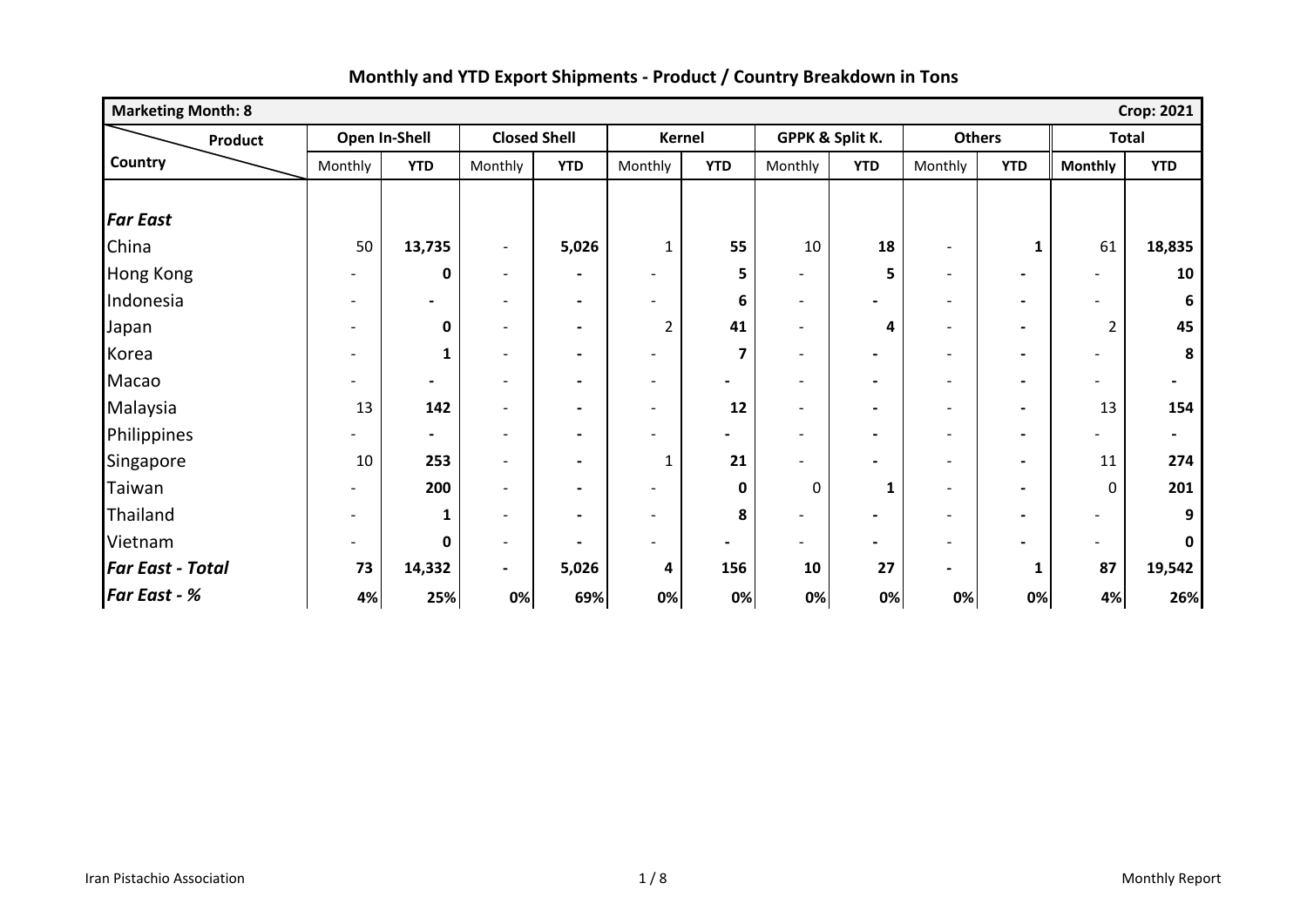| <b>Crop: 2021</b><br><b>Marketing Month: 8</b> |                          |                          |                          |                          |                              |                          |                          |                          |                          |                          |                          |                          |
|------------------------------------------------|--------------------------|--------------------------|--------------------------|--------------------------|------------------------------|--------------------------|--------------------------|--------------------------|--------------------------|--------------------------|--------------------------|--------------------------|
| Product                                        |                          | Open In-Shell            | <b>Closed Shell</b>      |                          |                              | <b>Kernel</b>            |                          | GPPK & Split K.          | <b>Others</b>            |                          | <b>Total</b>             |                          |
| Country                                        | Monthly                  | <b>YTD</b>               | Monthly                  | <b>YTD</b>               | Monthly                      | <b>YTD</b>               | Monthly                  | <b>YTD</b>               | Monthly                  | <b>YTD</b>               | <b>Monthly</b>           | <b>YTD</b>               |
|                                                |                          |                          |                          |                          |                              |                          |                          |                          |                          |                          |                          |                          |
| <b>EU15</b>                                    |                          |                          |                          |                          |                              |                          |                          |                          |                          |                          |                          |                          |
| Austria                                        | $\overline{\phantom{a}}$ | $\mathbf{1}$             | $\overline{\phantom{a}}$ | $\overline{\phantom{a}}$ | $\qquad \qquad \blacksquare$ | $\blacksquare$           | $\overline{\phantom{a}}$ | $\mathbf 0$              |                          |                          |                          | $\overline{2}$           |
| Belgium                                        | $\blacksquare$           | 13                       | $\overline{\phantom{a}}$ | $\blacksquare$           | $\overline{\phantom{a}}$     | 91                       | 15                       | 123                      | $\blacksquare$           | $\overline{\phantom{a}}$ | 15                       | 226                      |
| Denmark                                        | $\overline{\phantom{a}}$ | $\overline{\phantom{0}}$ | $\overline{\phantom{a}}$ | $\overline{\phantom{a}}$ | $\overline{\phantom{a}}$     | $\blacksquare$           | $\overline{\phantom{0}}$ | $\blacksquare$           | $\overline{\phantom{a}}$ | $\blacksquare$           |                          | $\blacksquare$           |
| Finland                                        | $\overline{\phantom{a}}$ | $\blacksquare$           | $\overline{\phantom{a}}$ | $\blacksquare$           | $\overline{\phantom{a}}$     | $\blacksquare$           | $\overline{\phantom{a}}$ | $\blacksquare$           | $\overline{\phantom{a}}$ | $\blacksquare$           | $\overline{\phantom{a}}$ | $\blacksquare$           |
| France                                         | $\overline{\phantom{a}}$ | 20                       | $\overline{\phantom{a}}$ | $\blacksquare$           | $\overline{\phantom{a}}$     | 19                       | $\blacksquare$           | 122                      | $\overline{\phantom{a}}$ |                          | $\overline{\phantom{0}}$ | 161                      |
| Germany                                        | 84                       | 3,136                    | $\blacksquare$           | $\blacksquare$           | 55                           | 2,110                    | 67                       | 687                      | $\blacksquare$           | $\overline{2}$           | 205                      | 5,935                    |
| Greece                                         | $\blacksquare$           | $\blacksquare$           | $\overline{\phantom{a}}$ | 44                       | $\overline{a}$               | $\blacksquare$           | $\overline{\phantom{a}}$ | $\blacksquare$           | $\overline{\phantom{a}}$ | $\blacksquare$           | $\overline{\phantom{0}}$ | 44                       |
| Ireland                                        | $\overline{\phantom{a}}$ | $\blacksquare$           | $\overline{\phantom{a}}$ | $\blacksquare$           | $\overline{\phantom{a}}$     | $\blacksquare$           | $\overline{\phantom{a}}$ | $\blacksquare$           | $\overline{\phantom{a}}$ |                          | $\overline{\phantom{0}}$ | $\blacksquare$           |
| Italy                                          | $\overline{\phantom{a}}$ | 279                      | $\overline{\phantom{a}}$ | 1,106                    | $\overline{\phantom{a}}$     | 877                      | $\overline{\phantom{a}}$ | 20                       | $\overline{\phantom{a}}$ | $\overline{\mathbf{z}}$  | $\overline{\phantom{0}}$ | 2,288                    |
| Luxembourg                                     |                          | $\overline{\phantom{0}}$ | $\overline{\phantom{a}}$ | $\overline{\phantom{a}}$ | $\qquad \qquad \blacksquare$ | $\blacksquare$           | $\overline{\phantom{a}}$ |                          | $\overline{\phantom{a}}$ |                          |                          | $\blacksquare$           |
| Netherland                                     | $\mathbf{1}$             | $\mathbf{1}$             | $\overline{\phantom{a}}$ | $\blacksquare$           | $\overline{\phantom{a}}$     | $\overline{\phantom{a}}$ | $\overline{\phantom{a}}$ | 0                        | $\overline{\phantom{a}}$ | $\blacksquare$           | 1                        | 1                        |
| Portugal                                       |                          | $\blacksquare$           | $\overline{\phantom{a}}$ | $\blacksquare$           | $\overline{\phantom{a}}$     | $\overline{\phantom{a}}$ | $\overline{\phantom{a}}$ | $\overline{\phantom{a}}$ | $\overline{\phantom{a}}$ | $\overline{\phantom{a}}$ |                          | $\blacksquare$           |
| Spain                                          | 72                       | 659                      | $\overline{\phantom{a}}$ | $\blacksquare$           | $\overline{\phantom{a}}$     | 9                        | $\overline{\phantom{a}}$ | 3                        | $\blacksquare$           | $\blacksquare$           | 72                       | 672                      |
| Sweden                                         |                          | $\mathbf{2}$             | $\overline{\phantom{0}}$ | $\overline{a}$           | $\overline{\phantom{0}}$     | $\overline{\phantom{0}}$ | $\overline{\phantom{0}}$ |                          | $\blacksquare$           |                          |                          |                          |
| <b>UK</b>                                      | $\overline{\phantom{0}}$ | 0                        | $\overline{\phantom{a}}$ | $\overline{\phantom{a}}$ | $\overline{\phantom{a}}$     | 30                       | $\overline{\phantom{a}}$ | $\blacksquare$           | $\overline{\phantom{a}}$ | $\mathbf{1}$             | $\overline{a}$           | 32                       |
| <b>EEC</b>                                     | $\overline{\phantom{a}}$ | $\blacksquare$           | $\overline{\phantom{a}}$ | $\blacksquare$           | $\overline{\phantom{0}}$     | $\blacksquare$           | $\overline{\phantom{0}}$ | $\blacksquare$           | $\overline{\phantom{a}}$ | $\blacksquare$           | $\overline{\phantom{a}}$ | $\overline{\phantom{a}}$ |
| <b>EU15 - Total</b>                            | 156                      | 4,111                    | $\overline{\phantom{a}}$ | 1,150                    | 55                           | 3,137                    | 82                       | 955                      | $\blacksquare$           | 10                       | 293                      | 9,362                    |
| <b>EU15 - %</b>                                | 9%                       | 7%                       | 0%                       | 16%                      | 0%                           | 0%                       | 0%                       | 0%                       | 0%                       | 0%                       | 12%                      | 12%                      |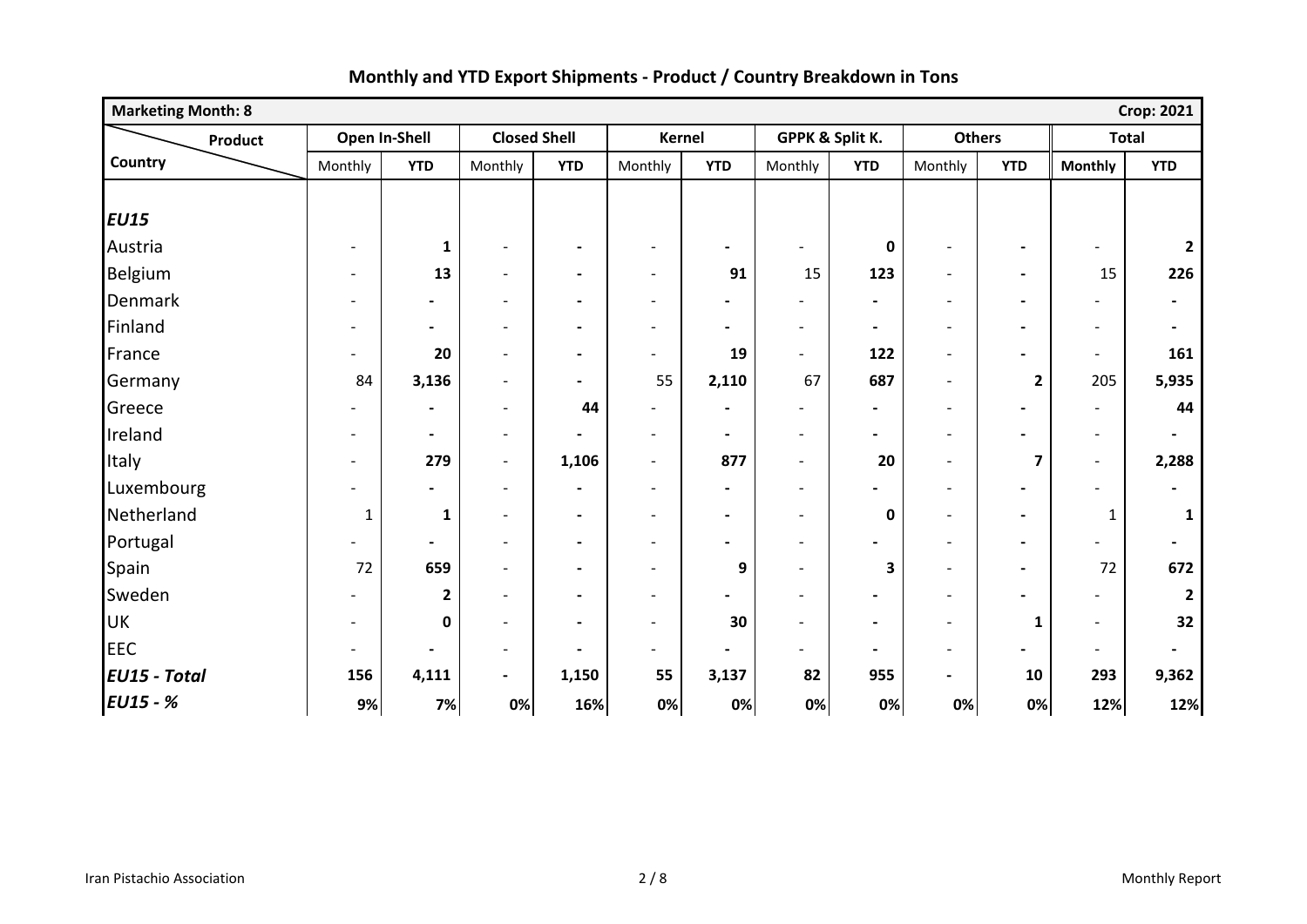| <b>Marketing Month: 8</b>  | <b>Crop: 2021</b>        |                |                          |                              |                          |                |                          |                 |                          |              |                          |                          |
|----------------------------|--------------------------|----------------|--------------------------|------------------------------|--------------------------|----------------|--------------------------|-----------------|--------------------------|--------------|--------------------------|--------------------------|
| Product                    |                          | Open In-Shell  | <b>Closed Shell</b>      |                              |                          | <b>Kernel</b>  |                          | GPPK & Split K. | <b>Others</b>            |              | <b>Total</b>             |                          |
| Country                    | Monthly                  | <b>YTD</b>     | Monthly                  | <b>YTD</b>                   | Monthly                  | <b>YTD</b>     | Monthly                  | <b>YTD</b>      | Monthly                  | <b>YTD</b>   | <b>Monthly</b>           | <b>YTD</b>               |
|                            |                          |                |                          |                              |                          |                |                          |                 |                          |              |                          |                          |
| <b>Middle East</b>         |                          |                |                          |                              |                          |                |                          |                 |                          |              |                          |                          |
| <b>Bahrain</b>             | $\mathbf{1}$             | 59             | $\overline{\phantom{0}}$ | $\blacksquare$               | $\overline{\phantom{0}}$ | $\mathbf{2}$   | $\overline{\phantom{a}}$ | $\mathbf{2}$    | $\overline{\phantom{a}}$ |              | $\mathbf{1}$             | 62                       |
| Iraq                       | 162                      | 4,993          | $\overline{a}$           | $\blacksquare$               | 35                       | 1,396          | 32                       | 35              | $\overline{\phantom{a}}$ | 73           | 228                      | 6,498                    |
| Jordan                     | $\overline{\phantom{a}}$ | 415            | $\overline{a}$           | $\overline{\phantom{a}}$     | $\overline{\phantom{0}}$ | 41             | $\blacksquare$           |                 | $\blacksquare$           |              | $\blacksquare$           | 456                      |
| Kuwait                     | 54                       | 450            | $\overline{\phantom{0}}$ | Ξ.                           | 10                       | 143            | $\blacksquare$           | $\mathbf{1}$    | $\blacksquare$           | $\mathbf{1}$ | 64                       | 595                      |
| Lebanon                    | 18                       | 374            | $\overline{\phantom{0}}$ | 32                           | 6                        | 247            | $\overline{\phantom{a}}$ |                 | $\overline{\phantom{a}}$ | 5            | 24                       | 658                      |
| Oman                       | 25                       | 39             | $\overline{\phantom{0}}$ | $\qquad \qquad \blacksquare$ | $\overline{\phantom{0}}$ | $\blacksquare$ | $\overline{\phantom{0}}$ | 5               | $\overline{\phantom{a}}$ |              | 25                       | 43                       |
| Qatar                      | 29                       | 296            | $\blacksquare$           | $\blacksquare$               | 0                        | 66             | 4                        | 42              | $\blacksquare$           | 10           | 33                       | 414                      |
| Saudi Arabia               |                          | $\blacksquare$ | $\blacksquare$           | $\blacksquare$               | $\overline{\phantom{a}}$ | $\blacksquare$ | $\blacksquare$           |                 | $\overline{\phantom{0}}$ |              |                          | $\blacksquare$           |
| Syria                      | $\overline{a}$           | 62             | $\overline{a}$           | $\blacksquare$               | $\overline{a}$           | 48             | $\overline{a}$           |                 | $\overline{\phantom{0}}$ |              | $\overline{\phantom{0}}$ | 110                      |
| Yemen                      | $\overline{a}$           |                | $\overline{\phantom{0}}$ | $\blacksquare$               | $\overline{\phantom{a}}$ | $\blacksquare$ | $\blacksquare$           | $\blacksquare$  | $\blacksquare$           |              | $\overline{\phantom{a}}$ | $\overline{\phantom{a}}$ |
| <b>Middle East - Total</b> | 289                      | 6,688          | $\overline{\phantom{0}}$ | 32                           | 51                       | 1,943          | 36                       | 85              | $\overline{\phantom{0}}$ | 89           | 376                      | 8,837                    |
| <b>Middle East - %</b>     | 17%                      | 12%            | 0%                       | 0%                           | 0%                       | 0%             | 0%                       | 0%              | 0%                       | 0%           | 16%                      | 12%                      |
|                            |                          |                |                          |                              |                          |                |                          |                 |                          |              |                          |                          |
| <b>Re-Export Markets</b>   |                          |                |                          |                              |                          |                |                          |                 |                          |              |                          |                          |
| Turkey                     | $\overline{\phantom{a}}$ | 2,076          | $\overline{\phantom{a}}$ | 1,005                        | $\overline{\phantom{a}}$ | 603            | 22                       | 35              | $\overline{\phantom{a}}$ | $\mathbf{1}$ | 22                       | 3,721                    |
| <b>UAE</b>                 | 470                      | 3,787          | $\overline{\phantom{a}}$ | 25                           | 107                      | 1,703          | 84                       | 240             | $\blacksquare$           | 36           | 661                      | 5,791                    |
| <b>REM - Total</b>         | 470                      | 5,863          | $\overline{\phantom{0}}$ | 1,030                        | 107                      | 2,306          | 105                      | 275             |                          | 37           | 682                      | 9,512                    |
| <b>REM - %</b>             | 28%                      | 10%            | 0%                       | 14%                          | 0%                       | 0%             | 0%                       | 0%              | 0%                       | 0%           | 28%                      | 12%                      |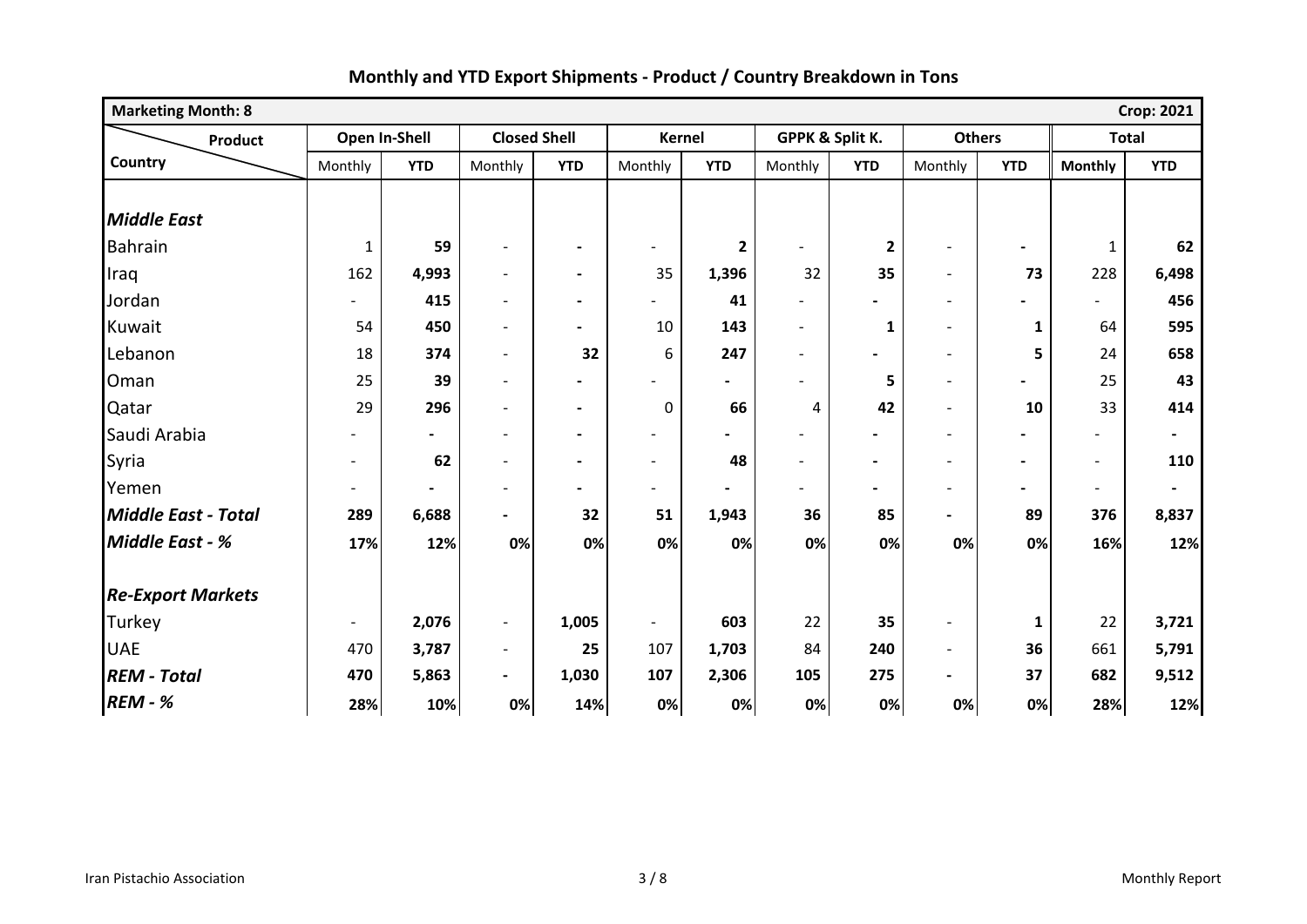| <b>Marketing Month: 8</b><br><b>Crop: 2021</b> |         |               |                          |                          |                          |                          |                          |                          |                          |                          |                |                |
|------------------------------------------------|---------|---------------|--------------------------|--------------------------|--------------------------|--------------------------|--------------------------|--------------------------|--------------------------|--------------------------|----------------|----------------|
| <b>Product</b>                                 |         | Open In-Shell | <b>Closed Shell</b>      |                          | <b>Kernel</b>            |                          |                          | GPPK & Split K.          | <b>Others</b>            |                          | <b>Total</b>   |                |
| Country                                        | Monthly | <b>YTD</b>    | Monthly                  | <b>YTD</b>               | Monthly                  | <b>YTD</b>               | Monthly                  | <b>YTD</b>               | Monthly                  | <b>YTD</b>               | <b>Monthly</b> | <b>YTD</b>     |
| <b>Indian Subcontinent</b>                     |         |               |                          |                          |                          |                          |                          |                          |                          |                          |                |                |
| Afghanistan                                    | 33      | 724           | $\overline{\phantom{a}}$ | $\blacksquare$           | $\blacksquare$           | $\mathbf 0$              | $\overline{a}$           |                          |                          |                          | 33             | 725            |
| Bangladesh                                     |         |               | $\blacksquare$           | $\overline{\phantom{a}}$ | $\overline{\phantom{a}}$ |                          |                          |                          | $\overline{\phantom{a}}$ | $\blacksquare$           |                | $\blacksquare$ |
| India                                          | 105     | 4,891         | $\blacksquare$           | $\blacksquare$           | 188                      | 1,861                    | 21                       | 21                       | $\overline{\phantom{a}}$ | 25                       | 314            | 6,799          |
| Nepal                                          |         |               | $\overline{a}$           | $\blacksquare$           | $\blacksquare$           |                          |                          |                          | $\overline{\phantom{a}}$ |                          | $\overline{a}$ | $\blacksquare$ |
| Pakistan                                       | 91      | 4,668         | $\overline{a}$           | $\blacksquare$           | $\blacksquare$           | 98                       | $\blacksquare$           | $\blacksquare$           | $\blacksquare$           | 188                      | 91             | 4,954          |
| Sri Lanka                                      |         |               | $\overline{\phantom{0}}$ | $\blacksquare$           | $\blacksquare$           | $\overline{\phantom{a}}$ | $\blacksquare$           |                          | $\overline{\phantom{a}}$ | $\overline{\phantom{0}}$ |                | $\blacksquare$ |
| <b>Indian Subcontinent - Total</b>             | 229     | 10,284        | $\blacksquare$           | $\blacksquare$           | 188                      | 1,960                    | 21                       | 21                       | $\blacksquare$           | 213                      | 438            | 12,478         |
| <b>Indian Subcontinent - %</b>                 | 13%     | 18%           | 0%                       | 0%                       | 0%                       | 0%                       | 0%                       | 0%                       | 0%                       | 0%                       | 18%            | 16%            |
|                                                |         |               |                          |                          |                          |                          |                          |                          |                          |                          |                |                |
| <b>CIS</b>                                     |         |               |                          |                          |                          |                          |                          |                          |                          |                          |                |                |
| Armenia                                        | 29      | 1,190         | $\blacksquare$           | $\overline{\phantom{a}}$ | $\mathbf{1}$             | 10                       | $\overline{a}$           | $\mathbf 0$              | $\overline{\phantom{a}}$ | 25                       | 30             | 1,225          |
| Azerbaijan                                     |         | 122           | $\overline{\phantom{a}}$ | $\blacksquare$           | $\overline{\phantom{a}}$ |                          | $\overline{\phantom{a}}$ | $\mathbf 0$              | $\overline{\phantom{a}}$ | 5                        |                | 127            |
| Georgia                                        | 3       | 186           | $\blacksquare$           | $\blacksquare$           | $\overline{\phantom{a}}$ | $\mathbf{1}$             | $\blacksquare$           |                          | $\overline{\phantom{a}}$ |                          | 3              | 186            |
| Kazakhstan                                     | 20      | 1,088         | $\blacksquare$           | $\blacksquare$           | $\overline{\phantom{0}}$ | 4                        | 15                       | 15                       | $\blacksquare$           | 22                       | 35             | 1,129          |
| Kyrgyzstan                                     | 76      | 4,400         | $\overline{\phantom{a}}$ | $\blacksquare$           | $\mathbf{1}$             | 20                       |                          |                          | $\blacksquare$           | 150                      | 77             | 4,571          |
| Russia                                         | 180     | 5,123         | $\blacksquare$           | $\blacksquare$           | $\overline{\phantom{a}}$ | 117                      | $\blacksquare$           | 12                       | $\blacksquare$           | $\blacksquare$           | 180            | 5,252          |
| Tajikistan                                     | 47      | 246           | $\overline{a}$           | $\blacksquare$           | $\blacksquare$           |                          |                          |                          |                          | $\blacksquare$           | 47             | 246            |
| Turkmenistan                                   |         | 34            | $\overline{a}$           | $\blacksquare$           | $\blacksquare$           | $\blacksquare$           | $\blacksquare$           | $\blacksquare$           | $\overline{\phantom{a}}$ | $\blacksquare$           |                | 34             |
| Uzbekistan                                     | 115     | 1,531         | $\overline{\phantom{a}}$ | $\blacksquare$           | $\overline{\phantom{a}}$ | $\blacksquare$           | $\blacksquare$           | $\overline{\phantom{0}}$ | $\overline{\phantom{a}}$ | $\blacksquare$           | 115            | 1,531          |
| CIS - Total                                    | 471     | 13,919        | $\overline{a}$           | $\blacksquare$           | $\mathbf{1}$             | 152                      | 15                       | 27                       | $\blacksquare$           | 203                      | 487            | 14,301         |
| $CIS - K$                                      | 28%     | 24%           | 0%                       | 0%                       | 0%                       | 0%                       | 0%                       | 0%                       | 0%                       | 0%                       | 20%            | 19%            |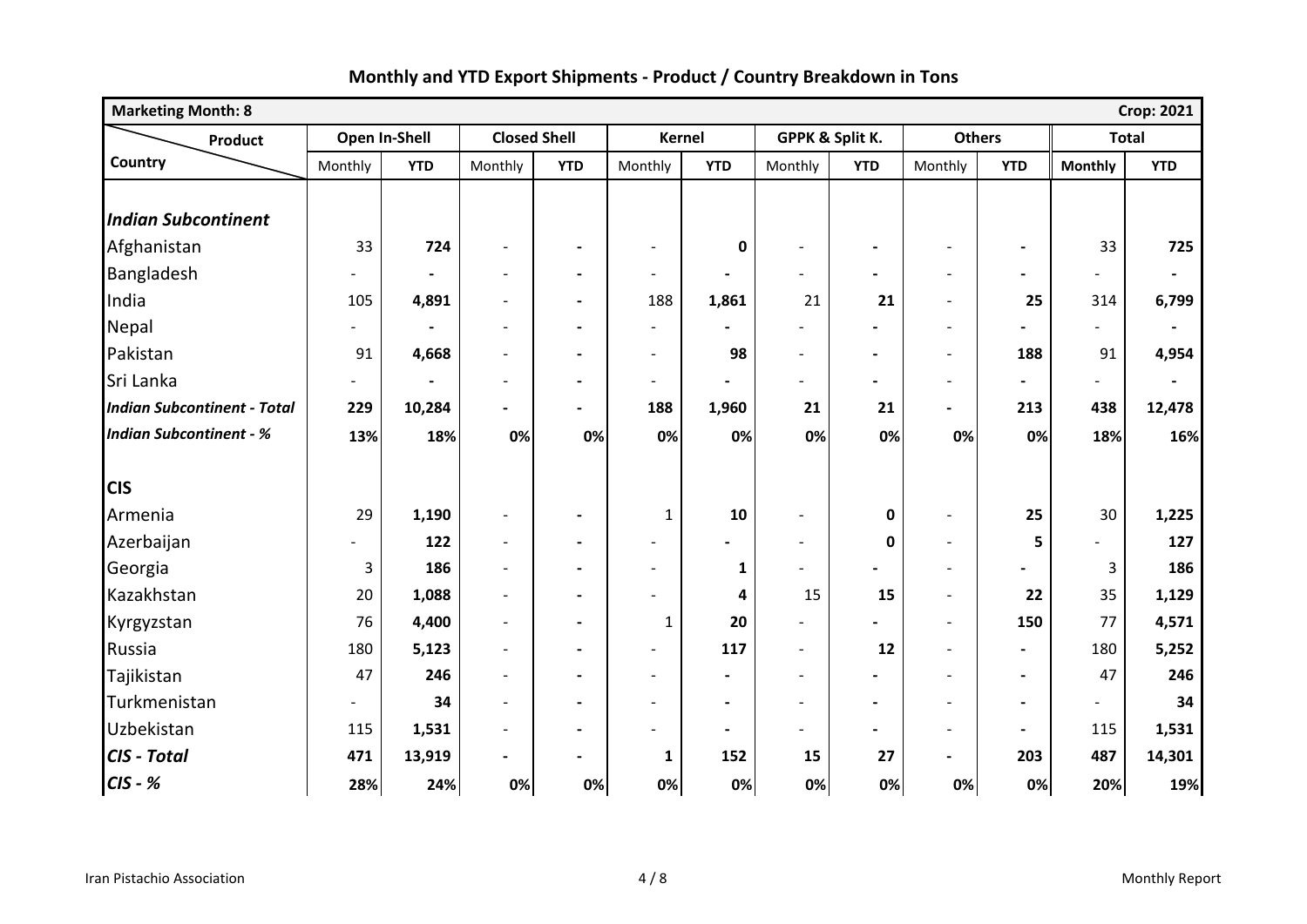| <b>Marketing Month: 8</b> |                          |                |                          |                          |                          |                          |                          |                          |                          |                          |                          | <b>Crop: 2021</b>        |
|---------------------------|--------------------------|----------------|--------------------------|--------------------------|--------------------------|--------------------------|--------------------------|--------------------------|--------------------------|--------------------------|--------------------------|--------------------------|
| Product                   |                          | Open In-Shell  |                          | <b>Closed Shell</b>      |                          | Kernel                   | GPPK & Split K.          |                          | <b>Others</b>            |                          | <b>Total</b>             |                          |
| Country                   | Monthly                  | <b>YTD</b>     | Monthly                  | <b>YTD</b>               | Monthly                  | <b>YTD</b>               | Monthly                  | <b>YTD</b>               | Monthly                  | <b>YTD</b>               | <b>Monthly</b>           | <b>YTD</b>               |
|                           |                          |                |                          |                          |                          |                          |                          |                          |                          |                          |                          |                          |
| <b>Other Europe</b>       |                          |                |                          |                          |                          |                          |                          |                          |                          |                          |                          |                          |
| Albania                   |                          | 27             | $\overline{\phantom{a}}$ | $\blacksquare$           | $\overline{\phantom{a}}$ | $\blacksquare$           | $\overline{\phantom{a}}$ | $\overline{\phantom{a}}$ | $\overline{\phantom{a}}$ | $\overline{\phantom{a}}$ | $\overline{\phantom{0}}$ | 27                       |
| <b>Belarus</b>            | $\overline{\phantom{a}}$ | 196            | $\overline{\phantom{a}}$ | $\blacksquare$           | $\overline{\phantom{a}}$ | $\blacksquare$           | $\overline{\phantom{a}}$ | $\overline{\phantom{a}}$ | $\overline{\phantom{a}}$ | $\blacksquare$           | $\overline{\phantom{a}}$ | 196                      |
| Bosnia                    | $\overline{\phantom{0}}$ | $\blacksquare$ | $\overline{\phantom{a}}$ | $\blacksquare$           | $\overline{\phantom{a}}$ | $\overline{\phantom{a}}$ | $\overline{\phantom{a}}$ | $\blacksquare$           | $\overline{\phantom{a}}$ | $\blacksquare$           | $\overline{\phantom{a}}$ | $\overline{\phantom{a}}$ |
| <b>Bulgaria</b>           |                          | 22             | $\overline{\phantom{a}}$ | $\blacksquare$           | $\overline{\phantom{a}}$ | $\blacksquare$           | $\overline{\phantom{a}}$ | $\blacksquare$           | $\overline{\phantom{a}}$ | $\blacksquare$           | $\overline{\phantom{a}}$ | 22                       |
| Croatia                   |                          | $\blacksquare$ | $\overline{\phantom{a}}$ | $\blacksquare$           | $\overline{\phantom{0}}$ | $\overline{\phantom{a}}$ | $\overline{\phantom{a}}$ | $\blacksquare$           | $\overline{\phantom{a}}$ | $\blacksquare$           | $\overline{\phantom{a}}$ |                          |
| Cyprus                    | $\overline{\phantom{0}}$ | $\blacksquare$ | $\overline{\phantom{a}}$ | $\blacksquare$           | $\overline{\phantom{a}}$ | $\blacksquare$           | $\overline{\phantom{a}}$ | $\blacksquare$           | $\overline{\phantom{a}}$ | $\blacksquare$           | $\overline{\phantom{a}}$ | $\blacksquare$           |
| <b>Czech Republic</b>     | $\overline{\phantom{0}}$ | $\blacksquare$ | $\overline{\phantom{a}}$ | $\overline{\phantom{a}}$ | $\overline{\phantom{a}}$ | $\blacksquare$           | $\overline{\phantom{a}}$ | $\overline{\phantom{a}}$ | $\overline{\phantom{a}}$ | $\blacksquare$           | $\overline{\phantom{a}}$ | $\overline{\phantom{0}}$ |
| Estonia                   | $\overline{\phantom{0}}$ | $\blacksquare$ | $\overline{\phantom{a}}$ | $\blacksquare$           | $\overline{\phantom{a}}$ | $\blacksquare$           | $\overline{\phantom{a}}$ | $\overline{\phantom{a}}$ | $\overline{\phantom{a}}$ | $\overline{\phantom{a}}$ | $\overline{\phantom{a}}$ |                          |
| Hungry                    |                          | $\blacksquare$ | $\overline{\phantom{a}}$ | $\blacksquare$           | $\overline{\phantom{a}}$ | $\blacksquare$           | $\overline{\phantom{a}}$ | $\overline{\phantom{a}}$ | $\overline{\phantom{a}}$ | $\overline{\phantom{a}}$ | $\overline{\phantom{a}}$ |                          |
| Iceland                   | $\overline{\phantom{0}}$ | $\blacksquare$ | $\overline{\phantom{a}}$ | $\blacksquare$           | $\overline{\phantom{a}}$ | $\blacksquare$           | $\overline{\phantom{a}}$ | $\blacksquare$           | $\overline{\phantom{a}}$ | $\blacksquare$           | $\overline{\phantom{a}}$ |                          |
| Kosovo                    |                          | $\blacksquare$ | $\overline{\phantom{a}}$ | $\blacksquare$           | $\overline{\phantom{a}}$ | $\blacksquare$           | $\overline{\phantom{a}}$ | $\blacksquare$           | $\overline{\phantom{a}}$ | $\blacksquare$           | $\overline{\phantom{a}}$ |                          |
| Latvia                    | $\overline{\phantom{0}}$ | $\blacksquare$ | $\overline{\phantom{a}}$ | $\blacksquare$           | $\overline{\phantom{a}}$ | $\blacksquare$           | $\overline{\phantom{a}}$ | $\overline{\phantom{a}}$ | $\overline{\phantom{a}}$ | $\overline{\phantom{a}}$ | $\overline{\phantom{a}}$ |                          |
| Lithuania                 |                          | 20             | $\overline{\phantom{a}}$ | $\blacksquare$           | $\overline{a}$           | $\blacksquare$           | $\overline{\phantom{a}}$ | $\blacksquare$           | $\overline{\phantom{a}}$ | $\blacksquare$           | $\overline{\phantom{a}}$ | 20                       |
| Macedonia                 |                          | 59             | $\overline{\phantom{a}}$ | $\blacksquare$           | $\overline{\phantom{a}}$ | $\blacksquare$           | $\overline{\phantom{a}}$ | $\blacksquare$           | $\overline{\phantom{a}}$ | $\blacksquare$           | $\overline{\phantom{a}}$ | 59                       |
| Malta                     |                          | $\blacksquare$ | $\blacksquare$           | $\hbox{--}$              | $\overline{\phantom{a}}$ | $\blacksquare$           | $\overline{\phantom{a}}$ | $\blacksquare$           | $\overline{\phantom{a}}$ | $\overline{\phantom{a}}$ | $\overline{\phantom{a}}$ | $\blacksquare$           |
| Moldova                   | $\overline{\phantom{0}}$ | 3              | $\overline{\phantom{a}}$ | $\overline{\phantom{a}}$ | $\overline{\phantom{a}}$ | $\blacksquare$           | $\overline{\phantom{a}}$ | $\blacksquare$           | $\overline{\phantom{a}}$ | 5                        | $\overline{\phantom{a}}$ | 8                        |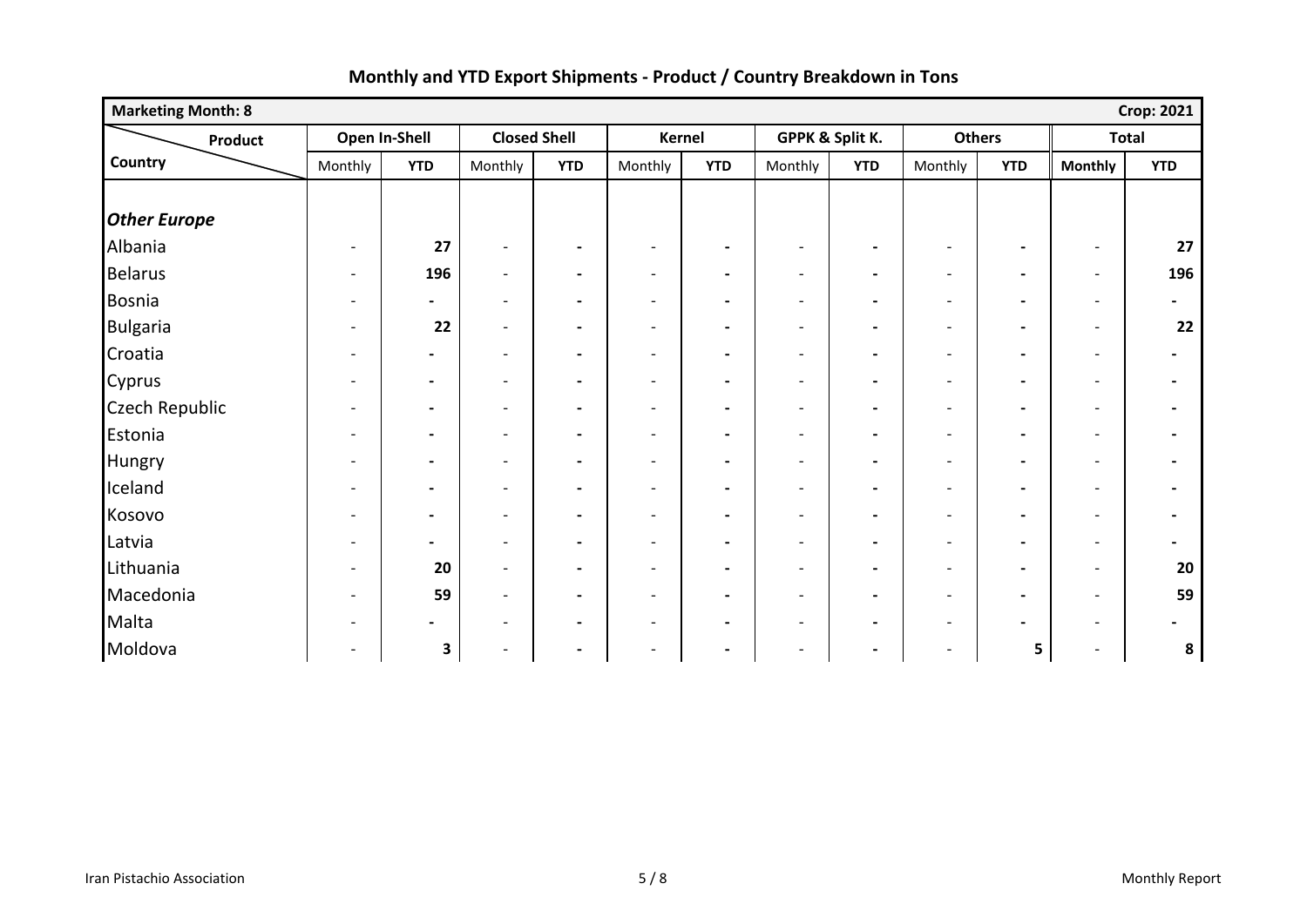| <b>Marketing Month: 8</b><br><b>Crop: 2021</b> |                          |                          |                          |                              |                              |                          |                          |                          |                              |                          |                          |                |
|------------------------------------------------|--------------------------|--------------------------|--------------------------|------------------------------|------------------------------|--------------------------|--------------------------|--------------------------|------------------------------|--------------------------|--------------------------|----------------|
| Product                                        | Open In-Shell            |                          | <b>Closed Shell</b>      |                              | Kernel                       |                          | GPPK & Split K.          |                          | <b>Others</b>                |                          | <b>Total</b>             |                |
| Country                                        | Monthly                  | <b>YTD</b>               | Monthly                  | <b>YTD</b>                   | Monthly                      | <b>YTD</b>               | Monthly                  | <b>YTD</b>               | Monthly                      | <b>YTD</b>               | <b>Monthly</b>           | <b>YTD</b>     |
| Montenegro                                     | $\blacksquare$           | $\blacksquare$           | $\overline{\phantom{a}}$ | $\blacksquare$               | $\overline{\phantom{a}}$     | $\blacksquare$           | $\overline{\phantom{a}}$ | $\blacksquare$           | $\overline{\phantom{a}}$     | $\overline{\phantom{a}}$ | $\overline{\phantom{a}}$ | $\blacksquare$ |
| Norway                                         |                          | $\blacksquare$           | $\blacksquare$           | $\blacksquare$               | $\blacksquare$               | $\overline{\phantom{0}}$ | $\blacksquare$           | $\overline{\phantom{a}}$ | $\overline{\phantom{a}}$     | $\overline{\phantom{a}}$ | $\overline{\phantom{a}}$ | $\blacksquare$ |
| Poland                                         |                          | 112                      | $\overline{\phantom{0}}$ | $\blacksquare$               | $\overline{\phantom{0}}$     | 29                       | $\overline{a}$           | $\blacksquare$           | $\overline{\phantom{0}}$     | $\overline{\phantom{a}}$ | $\blacksquare$           | 140            |
| Romania                                        | $\overline{\phantom{0}}$ | $\blacksquare$           | $\overline{\phantom{a}}$ | $\blacksquare$               | $\overline{\phantom{a}}$     | $\blacksquare$           | $\overline{\phantom{a}}$ | $\blacksquare$           | $\overline{\phantom{a}}$     | $\overline{\phantom{a}}$ | $\overline{\phantom{a}}$ | $\blacksquare$ |
| Serbia                                         | 10                       | 131                      | $\overline{\phantom{a}}$ | $\blacksquare$               | $\overline{a}$               | $\overline{\mathbf{z}}$  | $\overline{\phantom{a}}$ | $\blacksquare$           | $\overline{\phantom{a}}$     | $\blacksquare$           | 10                       | 138            |
| Slovakia                                       |                          | 69                       | $\overline{a}$           | $\blacksquare$               | $\overline{\phantom{a}}$     | 17                       | $\blacksquare$           | $\overline{\phantom{a}}$ | $\overline{\phantom{a}}$     | $\blacksquare$           | $\overline{\phantom{a}}$ | 86             |
| Slovenia                                       |                          | $\overline{\phantom{0}}$ | $\overline{\phantom{a}}$ |                              | $\overline{a}$               |                          | $\overline{\phantom{0}}$ | $\blacksquare$           | $\sim$                       | $\blacksquare$           |                          |                |
| Switzerland                                    | 4                        | 16                       | $\overline{\phantom{0}}$ | $\qquad \qquad \blacksquare$ | $\overline{\phantom{0}}$     | 1                        | $\blacksquare$           | 2                        | $\blacksquare$               | $\blacksquare$           | 4                        | 18             |
| Ukraine                                        |                          | 463                      | $\overline{\phantom{a}}$ | $\qquad \qquad \blacksquare$ | $\overline{\phantom{0}}$     | 18                       | $\overline{\phantom{a}}$ |                          | $\blacksquare$               | 43                       | $\overline{\phantom{0}}$ | 524            |
| <b>Other Europe - Total</b>                    | 14                       | 1,118                    | $\blacksquare$           | $\blacksquare$               | $\blacksquare$               | 72                       | $\blacksquare$           | $\mathbf{2}$             | $\overline{\phantom{0}}$     | 48                       | 14                       | 1,239          |
| Other Europe - %                               | 1%                       | 2%                       | 0%                       | 0%                           | 0%                           | 0%                       | 0%                       | 0%                       | 0%                           | 0%                       | $1\%$                    | 2%             |
| <b>North America</b>                           |                          |                          |                          |                              |                              |                          |                          |                          |                              |                          |                          |                |
| Canada                                         |                          | 316                      | $\overline{\phantom{a}}$ | $\blacksquare$               | 20                           | 230                      | $\overline{\phantom{a}}$ | $\overline{\mathbf{3}}$  | $\overline{\phantom{a}}$     | 41                       | 20                       | 590            |
| Mexico                                         |                          | $\mathbf 0$              | $\overline{\phantom{a}}$ | $\qquad \qquad \blacksquare$ | $\qquad \qquad \blacksquare$ | $\blacksquare$           | $\overline{\phantom{a}}$ | $\blacksquare$           | $\qquad \qquad \blacksquare$ | $\blacksquare$           |                          |                |
| <b>USA</b>                                     |                          | $\blacksquare$           |                          | $\qquad \qquad \blacksquare$ | $\overline{\phantom{0}}$     | $\blacksquare$           | $\overline{\phantom{a}}$ | $\blacksquare$           | $\overline{\phantom{a}}$     | $\blacksquare$           | -                        |                |
| <b>North America - Total</b>                   |                          | 316                      | $\blacksquare$           | $\overline{\phantom{0}}$     | 20                           | 230                      | $\overline{\phantom{0}}$ | 3                        | $\overline{\phantom{0}}$     | 41                       | 20                       | 590            |
| <b>North America - %</b>                       | 0%                       | 1%                       | 0%                       | 0%                           | 0%                           | 0%                       | 0%                       | 0%                       | 0%                           | 0%                       | 1%                       | 1%             |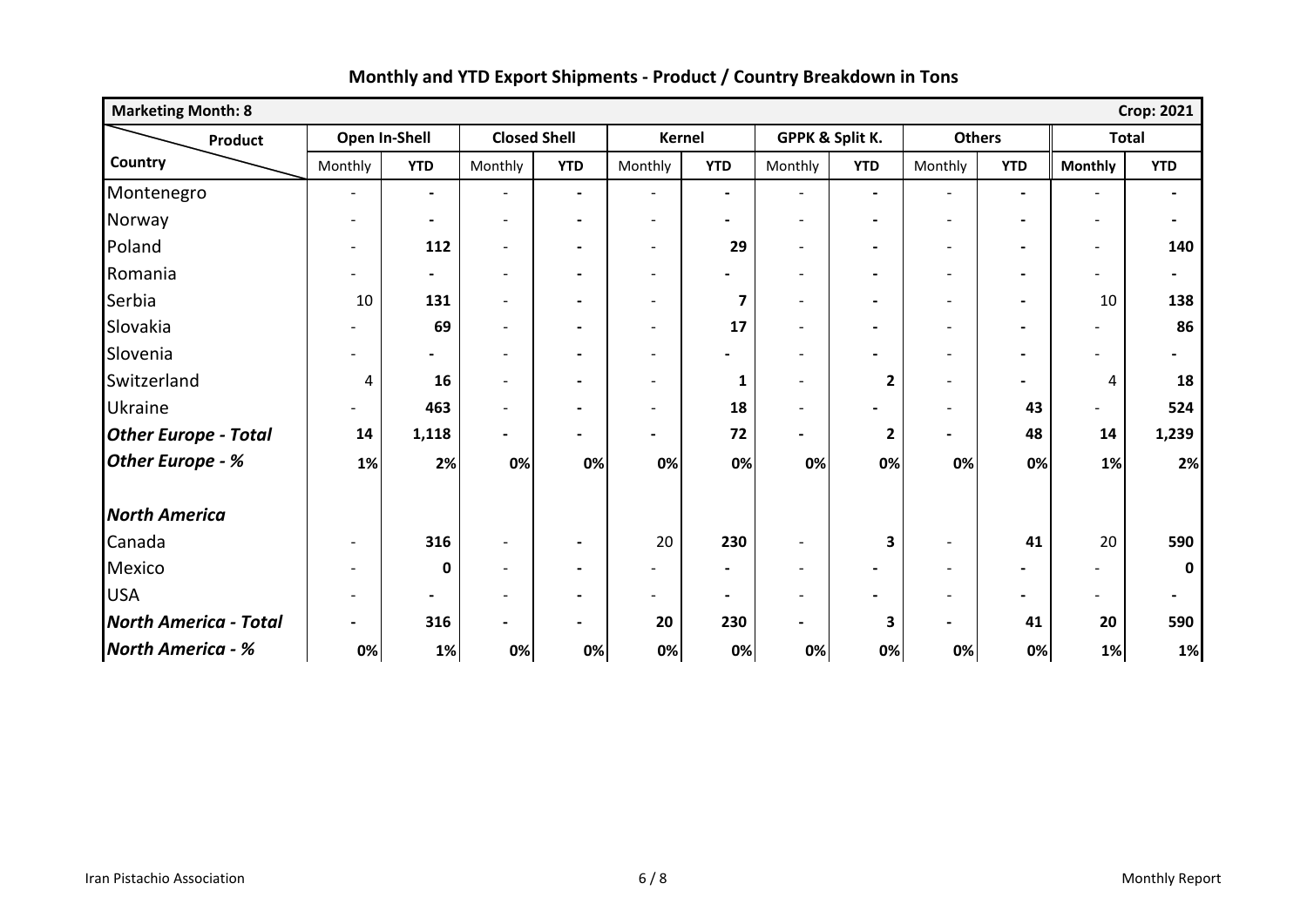| <b>Marketing Month: 8</b>    |                          |                          |                              |                          |                          |                          |                          |                |                          |                          |                          | <b>Crop: 2021</b>        |
|------------------------------|--------------------------|--------------------------|------------------------------|--------------------------|--------------------------|--------------------------|--------------------------|----------------|--------------------------|--------------------------|--------------------------|--------------------------|
| Product                      | Open In-Shell            |                          | <b>Closed Shell</b>          |                          | <b>Kernel</b>            |                          | GPPK & Split K.          |                | <b>Others</b>            |                          | <b>Total</b>             |                          |
| Country                      | Monthly                  | <b>YTD</b>               | Monthly                      | <b>YTD</b>               | Monthly                  | <b>YTD</b>               | Monthly                  | <b>YTD</b>     | Monthly                  | <b>YTD</b>               | <b>Monthly</b>           | <b>YTD</b>               |
|                              |                          |                          |                              |                          |                          |                          |                          |                |                          |                          |                          |                          |
| <b>South America</b>         |                          |                          |                              |                          |                          |                          |                          |                |                          |                          |                          |                          |
| Brazil                       | 3                        | 72                       | $\overline{\phantom{a}}$     | $\blacksquare$           | 6                        | 84                       | $\overline{\phantom{a}}$ | $\blacksquare$ | $\blacksquare$           | $\blacksquare$           | 9                        | 156                      |
| Chile                        |                          | $\overline{\phantom{0}}$ | $\overline{\phantom{a}}$     | $\blacksquare$           | $\overline{\phantom{a}}$ | $\overline{\phantom{a}}$ | $\overline{\phantom{a}}$ |                |                          | $\overline{\phantom{a}}$ | $\overline{\phantom{a}}$ | $\blacksquare$           |
| Argentina                    | $\overline{\phantom{0}}$ | $\blacksquare$           | $\overline{\phantom{a}}$     | $\blacksquare$           | $\overline{\phantom{a}}$ | $\overline{\phantom{a}}$ | $\overline{\phantom{a}}$ | $\blacksquare$ | $\overline{\phantom{a}}$ | $\overline{\phantom{a}}$ | $\overline{\phantom{a}}$ | $\blacksquare$           |
| Colombia                     | $\overline{\phantom{0}}$ | $\hbox{--}$              | $\overline{\phantom{0}}$     | $\blacksquare$           | $\overline{a}$           | $\blacksquare$           | $\overline{\phantom{a}}$ | $\blacksquare$ | $\overline{\phantom{a}}$ | $\blacksquare$           | $\overline{\phantom{a}}$ | $\blacksquare$           |
| Ecuador                      | $\overline{\phantom{a}}$ | $\blacksquare$           | $\overline{\phantom{a}}$     | $\overline{\phantom{a}}$ | $\overline{a}$           | $\blacksquare$           | $\overline{\phantom{a}}$ | $\blacksquare$ | $\overline{\phantom{a}}$ | $\blacksquare$           | $\overline{\phantom{a}}$ | $\overline{\phantom{a}}$ |
| Paraguay                     | $\overline{\phantom{0}}$ | $\blacksquare$           | $\overline{\phantom{a}}$     | $\blacksquare$           | $\overline{\phantom{a}}$ | $\blacksquare$           | $\overline{\phantom{a}}$ | $\blacksquare$ | $\overline{\phantom{a}}$ | $\overline{\phantom{a}}$ | $\overline{\phantom{a}}$ | $\blacksquare$           |
| Uruguay                      | -                        | $\blacksquare$           | $\overline{\phantom{0}}$     | $\overline{\phantom{0}}$ | $\overline{\phantom{0}}$ | $\blacksquare$           | $\overline{\phantom{a}}$ |                |                          | $\overline{\phantom{a}}$ | $\overline{\phantom{a}}$ | $\blacksquare$           |
| Venezuela                    | $\overline{\phantom{0}}$ | $\blacksquare$           | $\overline{\phantom{a}}$     | $\blacksquare$           | $\overline{a}$           | $\overline{\phantom{a}}$ | $\overline{\phantom{a}}$ | $\blacksquare$ | $\overline{\phantom{a}}$ | $\blacksquare$           | $\overline{\phantom{a}}$ | $\blacksquare$           |
| <b>South America - Total</b> | 3                        | 72                       | $\qquad \qquad \blacksquare$ | $\blacksquare$           | 6                        | 84                       | $\blacksquare$           | $\blacksquare$ | $\blacksquare$           | $\blacksquare$           | 9                        | 156                      |
| <b>South America - %</b>     | 0%                       | 0%                       | 0%                           | 0%                       | 1%                       | 1%                       | 0%                       | 0%             | 0%                       | 0%                       | 0%                       | 0%                       |
| <b>North Africa</b>          |                          |                          |                              |                          |                          |                          |                          |                |                          |                          |                          |                          |
| Algeria                      | $\blacksquare$           | $\blacksquare$           | $\overline{\phantom{a}}$     | $\hbox{--}$              | $\overline{a}$           | $\blacksquare$           | $\overline{\phantom{a}}$ | $\blacksquare$ | $\overline{\phantom{a}}$ | $\overline{\phantom{a}}$ | $\overline{\phantom{a}}$ | $\blacksquare$           |
| Egypt                        | $\overline{\phantom{a}}$ | $\blacksquare$           | $\overline{\phantom{a}}$     | $\blacksquare$           | $\overline{a}$           | $\blacksquare$           | $\overline{\phantom{a}}$ | $\blacksquare$ | $\overline{\phantom{a}}$ | $\blacksquare$           | $\overline{\phantom{a}}$ | $\blacksquare$           |
| Ethiopia                     | $\blacksquare$           | $\overline{\phantom{a}}$ | $\overline{\phantom{a}}$     |                          | $\overline{a}$           | $\blacksquare$           | $\overline{\phantom{a}}$ |                |                          | $\blacksquare$           | $\overline{\phantom{a}}$ | $\blacksquare$           |
| Libya                        | $\overline{\phantom{a}}$ | 212                      | $\overline{\phantom{a}}$     | $\blacksquare$           | $\overline{\phantom{a}}$ | 16                       | $\overline{\phantom{a}}$ | $\blacksquare$ | $\overline{\phantom{a}}$ | $\blacksquare$           | $\overline{\phantom{a}}$ | 228                      |
| Morocco                      | $\overline{\phantom{a}}$ | $\blacksquare$           | $\overline{a}$               | $\overline{\phantom{a}}$ | $\overline{a}$           | $\overline{\phantom{a}}$ | $\overline{\phantom{a}}$ | $\blacksquare$ | $\overline{\phantom{a}}$ | $\blacksquare$           | $\overline{\phantom{a}}$ | $\overline{\phantom{a}}$ |
| Nigeria                      | $\overline{\phantom{a}}$ | $\blacksquare$           | $\overline{\phantom{a}}$     | $\overline{\phantom{a}}$ | $\overline{\phantom{a}}$ | $\blacksquare$           | $\overline{\phantom{a}}$ | $\blacksquare$ | $\overline{\phantom{a}}$ | $\blacksquare$           | $\overline{\phantom{a}}$ | $\overline{\phantom{a}}$ |
| Sudan                        | $\overline{\phantom{0}}$ | $\overline{\phantom{a}}$ | $\overline{a}$               | $\blacksquare$           | $\overline{a}$           | $\blacksquare$           | $\overline{\phantom{a}}$ | $\blacksquare$ |                          | $\blacksquare$           | $\overline{\phantom{a}}$ | $\overline{\phantom{a}}$ |
| Tunisia                      | $\overline{\phantom{a}}$ | $\overline{\phantom{a}}$ | $\overline{a}$               | $\overline{\phantom{0}}$ | $\overline{a}$           | $\blacksquare$           | $\overline{\phantom{a}}$ |                |                          | $\overline{\phantom{a}}$ | $\overline{\phantom{a}}$ | $\blacksquare$           |
| <b>North Africa - Total</b>  | $\blacksquare$           | 212                      | $\qquad \qquad \blacksquare$ | $\overline{\phantom{a}}$ | $\blacksquare$           | 16                       | $\overline{\phantom{a}}$ | $\blacksquare$ |                          | $\blacksquare$           | $\blacksquare$           | 228                      |
| North Africa - %             | 0%                       | 0%                       | 0%                           | 0%                       | 0%                       | 0%                       | 0%                       | 0%             | 0%                       | 0%                       | 0%                       | 0%                       |